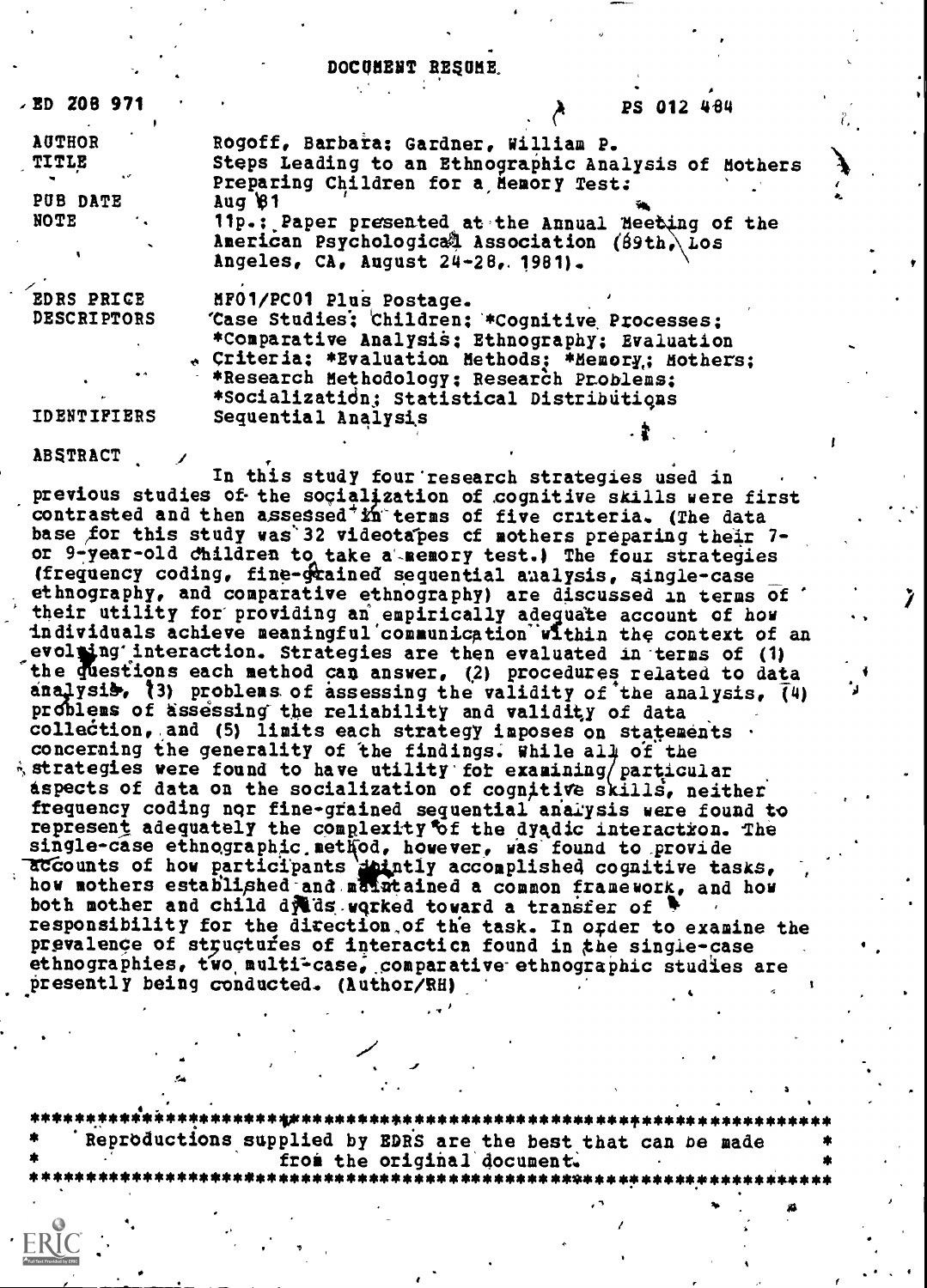U.E. DEPARTMENT OF EDUCATION NATIONAL INSTITUTE OF EDUCATION EDUCATIONAL RESOURCES INFORMATION CENTER (ERIC) This document has been reproduced as ceived from the passag or organization ongelattng it Minor changes have been trade to improve reproduction quality

 $\bullet$ 

 $\ddot{\phantom{a}}$ 

2089

 $\Xi$ 

.

Points of view or opinions stated in this document do not necessarily represent official NIE position or poky

Steps Leading to an Ethhographic Analysis of Mothers Rrpparing Children for a Memory Test

> Barbara Rogoff & William P. Gardner University of Utah, Salt Lake City UT 84112

 $\mathbf{v}_i$ Paper presented at, the meeting's of the APA, Los Angel es, 1931  $\mathbf{I}$  -  $\mathbf{I}$  -  $\mathbf{I}$  -  $\mathbf{I}$  -  $\mathbf{I}$  -  $\mathbf{I}$ 

In this presentation we contrast four research strategies that we have. used in studies of instruction and the development of cognitive skills. Our data base is'32 videotapes of mothers teaching their 7 or. nine year old children. The mothers are preparing their children to take a memory test on the organization of either groceries on kitchen.shelves (which we call the home task) or photos of household items in compartments (which we call the school task).

We will first chronicle our research efforts through the four strategies, listed on your handout:

1. Frequency coding

2.<sup>4</sup> Fine-grained sequential analysis

3.- Sin9je-case ethnography

Comparative ethnography

"PERMISSION TO REPRODUCE THIS MATERIAL HAS BEEN GRANTED BY

Barbara<br>Rogoff

TO THE EDUCATIONAL RESOURCES INFORMATION CENTER (ERIC)."

| مر

We will explain why we have explored each of these strategies in our research on the socialization of cognitive skills. We will then compare them on five criteria (also<sup>s</sup>listed on your handout).

 $\cdot$  We began our apalysis of the videotapes by devising a fixed coding scheme to determine the.frequencies of relevant 'acti'ons by the mothers and children. We counted occurrences of verbat and nonverbal references to the membership.<br>
of items in groups, to the requirements of the experimental task, and to En . . , the demands bf the task on the child's!bemory,, among other things. For example:  $\mathbb{R}$ . The stratch of transcript in your bandout was coded at including the continuous the stretch of transcript in your,handout was coded as including two gestures and by the mother and one by the child', two references to a category label

2

,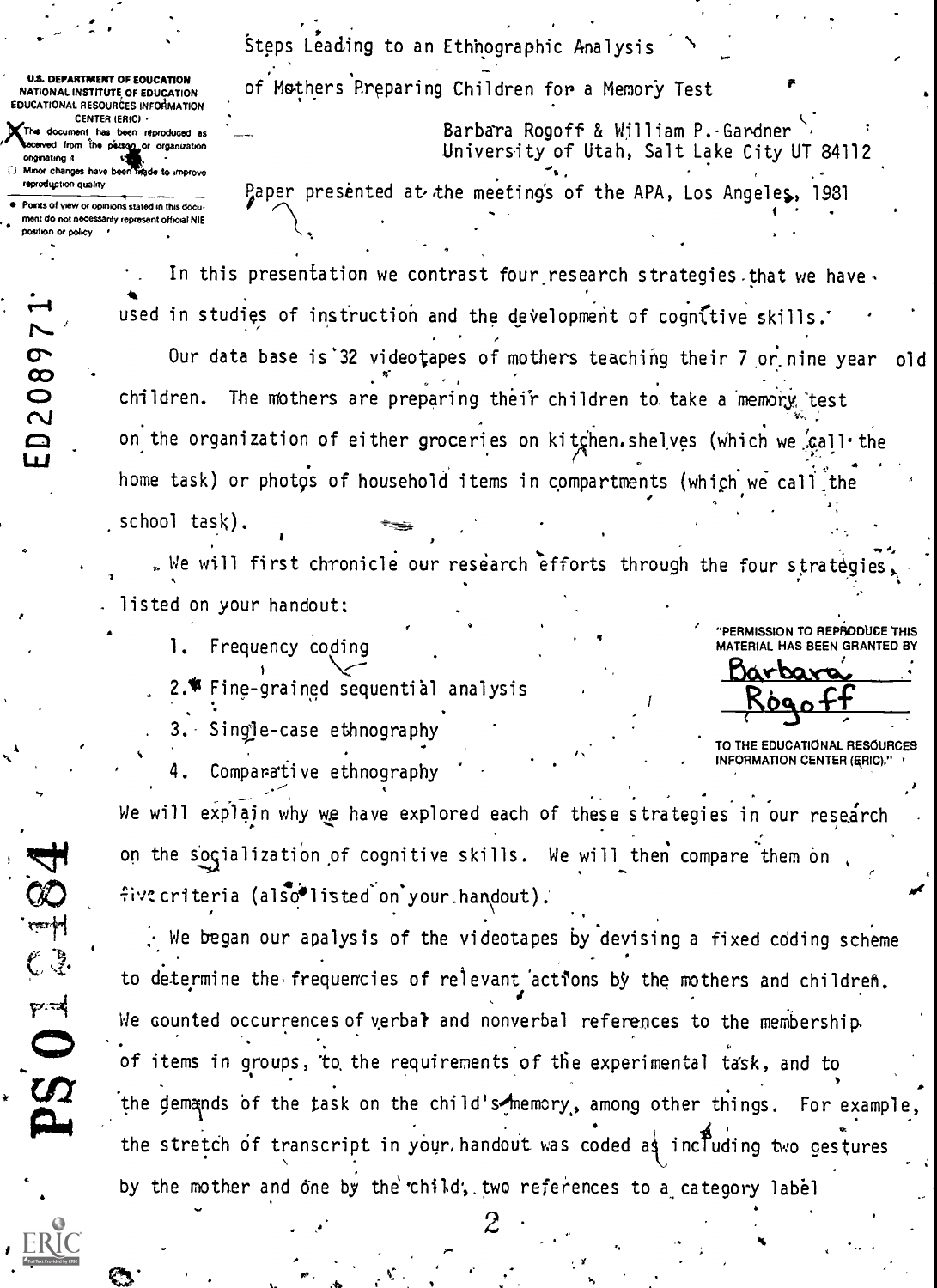by the mother, etc. This coding gave. us'a picture of the methods of instruction used by "the mother5, and the patterns of response to instruction by the children. The variables were examined for the effects of the age 4 of the children and compared for the home /vs. school tasks.

Page .2  $\qquad \qquad \cdot \qquad \cdot \qquad \cdot \qquad \cdot \qquad \cdot \qquad \cdot$ 

 $\sum_{i=1}^n a_i$ 

While the results of these studies were interesting, we were frustrated their methodology.' Reducing the data base to a few coded categories seemed to require some arbitrary decisions concerning what constituted a discrete. behavior. With hindsight, we would say that discrete behaviors are not 'given' in reality and then 'found' by observers. Rather, they are constituted by observers from the "thick" information in the interaction. What troubled us then and now, however, was our belief that the coding process removed the behavioral events from the contexts of the interaction necessary t to grasp their meaning.

The interactional context contributes to the meaning of any act in a manner Creation of a discrete behavioral event.<br>lost with the/ For example, topographically identical behaviors may be interpreted in several ways depending on the history of the interaction. Thus the mother's question "What do you think goes next?" may mean one thing If  $\left\{ \alpha \right\}$  child has just solved a similar problem in the experimental task, but quite another if it follows a succession of errors. Neither possibility has been captured, however, if it is simply given the label "open-ended question".  $\bigwedge$ I . . Our static frequency code abstracted the behavioral events from the work the dyad was doing on the problems of teaching and learning.

This came home to us when we anlayzed the coded data. We found that our interpretations of the meaning of statistical differences derived from our  $\tilde{F}$ direct observat on of the interactions, during the piloting and running of the dyads, before we had reduced this information to the coded frequencies. ) It concerned us that we\_were. retrieving the meaning of our data unsystematically, and only after carefully removing the data from the contexts . which permitted their interpretation.

:3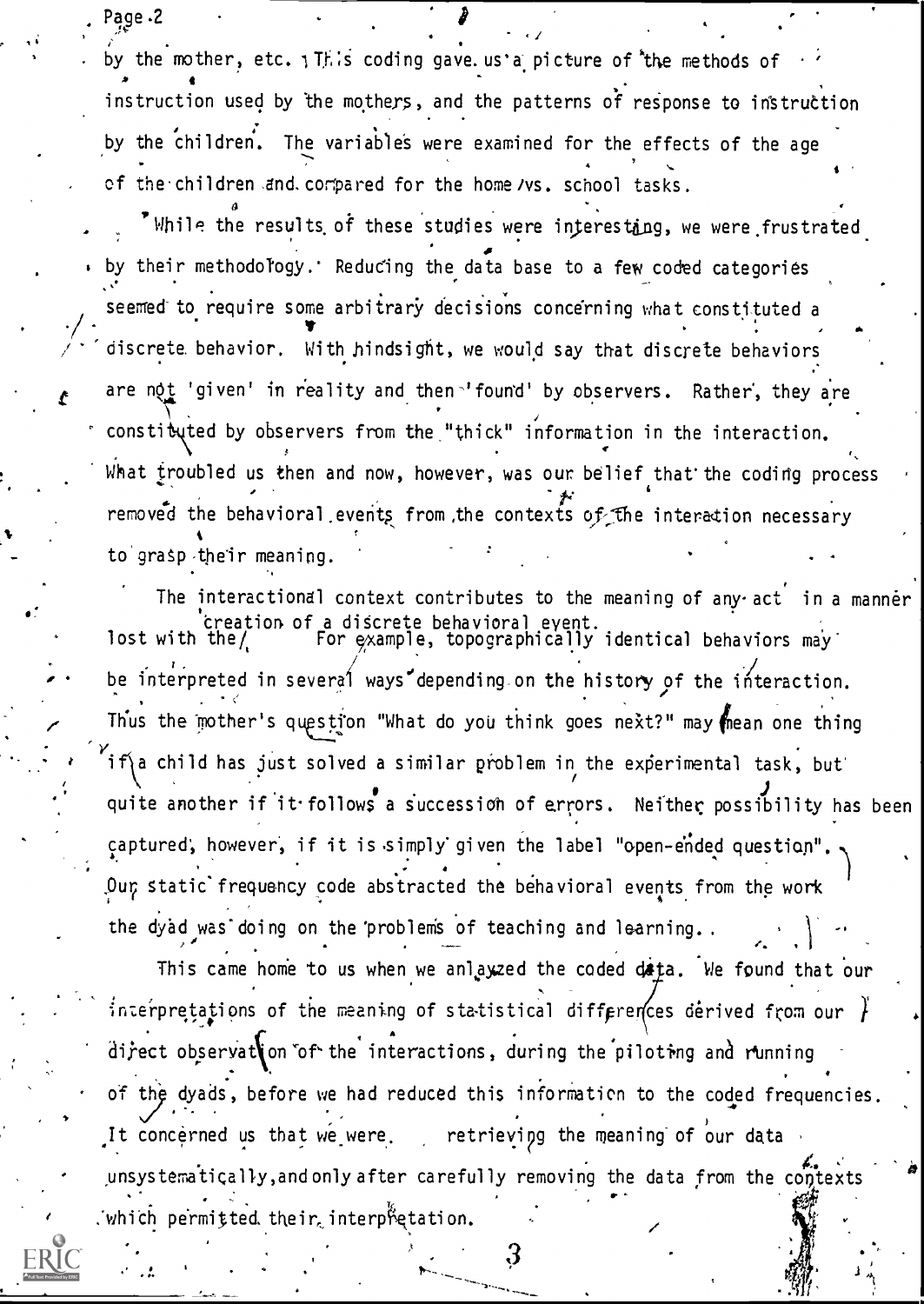## Page 3

So we sought an alternative methodology that incYuded some of the  $\epsilon$ 6mplexity, structure, and movement inherent in interaction. Our fine-  $\cdot$ grained sequential analysis involved similar, behavior categories, but retained the time structure relating each act by the mother and by the child. For example, the transcript in the handout would be segmented into the child's turn,<br>sequence of mother's turn, jetc., with four turns by each in this stretch of transcript. Each segment would then be coded, and the sequence of codes would be analyzed: This allowed us to compare interactions occur early vs. late in the transcript, and to analyze the contingencies between, a say, the mother's behavior in is egonent and the child's behavior in the next segment.

 $\overrightarrow{a}$ 

e time consuming; and we achieved relatively few interesting findings and all  $\sim$ a We found fine-grained sequential studies to be extremely through them. Moreover, the method could not in principle solve the problems we were concerned with. Although we turned to a sequential method to look at eve in the context of what precedes and follows them, we were still unable to handle the fact that at any point in an interaction the participants are working in several dimensions of behavior.  $\overline{P}$  For example, a mother may be simultaneously maintaining her child's attention, evaluating the pace of instruction, maintainin her social status relative to the child, and working on a specific component of the task'. Sequential analysis; like frequency counts, requires an observer . , . . to create a single beth vioral event from the flow of the interaction at any point in time. The coded event is assigned the same meaning wherever it  $\star$  occurs, across dyads and across time within dyads. Such analysis loses the participants' adaptations to the ghanging cincumstances of the problem as they develop its .solution.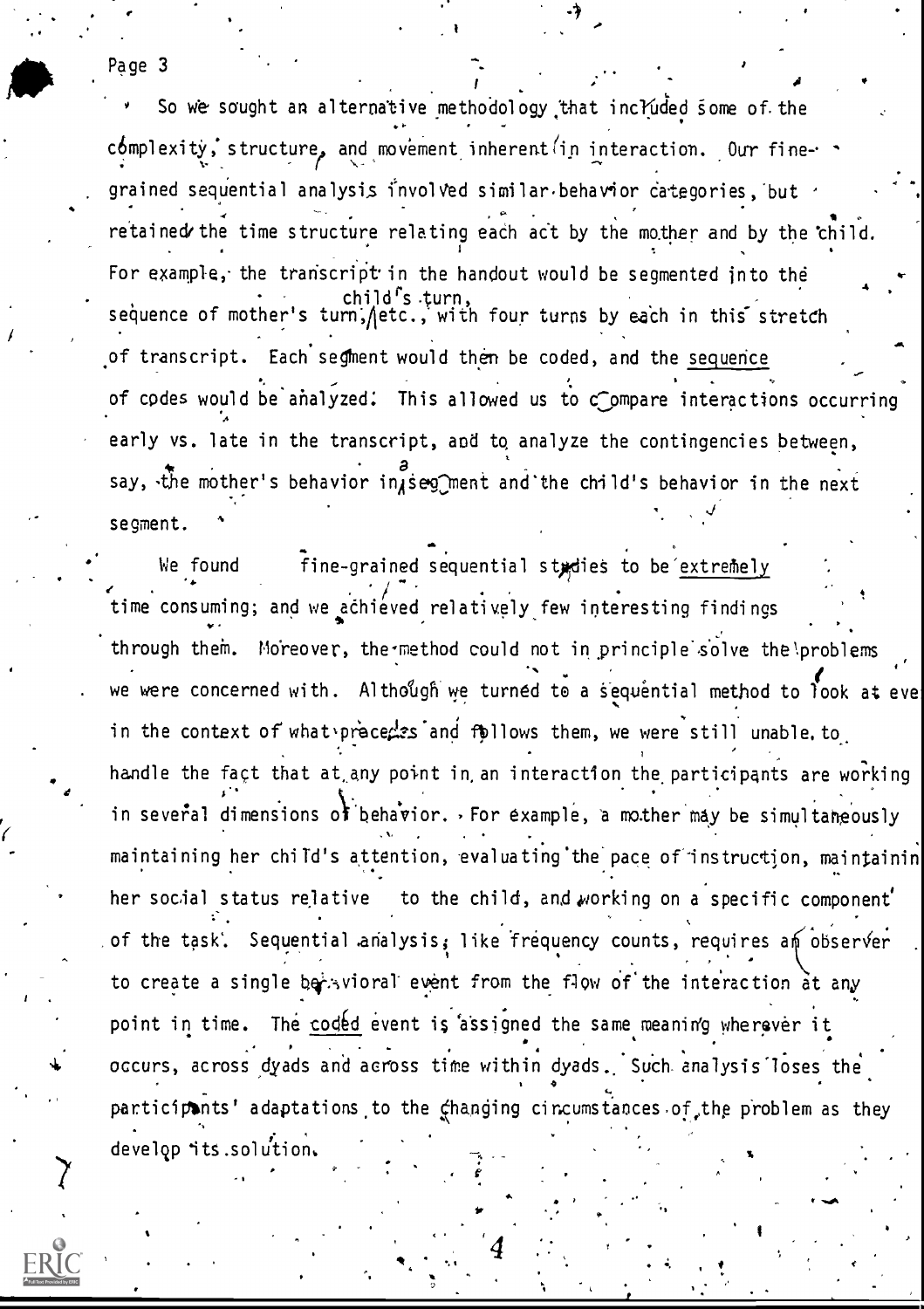Page' 4

If nothing else, the experience with fine-grained sequential analysis clarified what we wanted to know. Whereas traditional psychological research attempts to relate discrete behaviors to discrete causes, we wanted to investigate how individuals achieve meaningful communication within the context of an evolving interaction. What evolves in an interaction is a jointly achieved framework of meaning in terms of which the participants, communicate. This is obscured by dividing the cooperative actions of mother and  $\mathsf{q}\mathsf{h}$ ild into be $\mathsf{h}$ aviors for which only one is given credit. $\mathsf{h}$ In our attampts to examine how, interactional framework is constructed, we were influenced particularly by the work of Gicourel, Mehan, Cazden, and McDermott, who argue that participants in social interaction signal the intended meanings of their actions to each other. These signals are available to the researcher and provide evidence for arguments concerning the meaning of the interaction. "McDermott, Gospodinoff, and Aron argue that we can use the ways members have of making clear to each other and to themselves what is going on to locate to our own satisfaction an account of what it is that they are doing with each other. In fact, the ways they have of making clear to each other what they are doing are identical to the criteria which we use to locate ethnographically what they are doing.  $I$ We first applied these methods in what we will call single-case ethnography. `Gardner and Rogoff carried out an intensive, interpretive dnalysis of one dyad's preparation for the memory test. Working from the transcript of the interaction; we examined the mother's direction of her 8year-old child's memory activity. We argued that the mother and child jointly accomplished the child's cognitive performance on this, task. For example, by talking aloud her thoughts as she classified the items that the child. had to 'remember, the mother gave him a picture of how she would solved the memory problem. She worked to make these activities meaningful to the child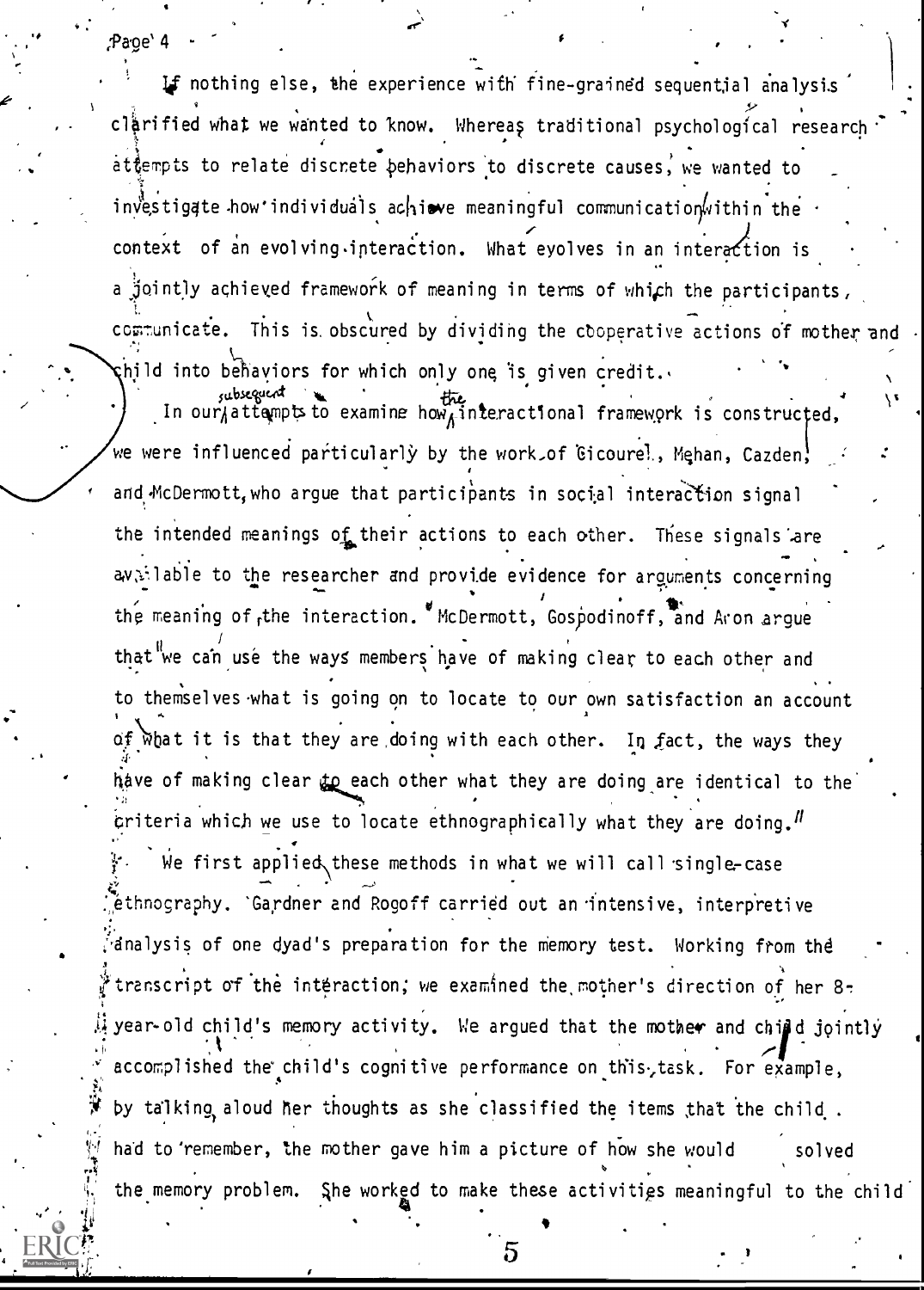## Page 5

Andrew Constitution by anchoring their meaning both in the context of a family kitchen and in the context of the task demands of the experiment. We argued that the mother's work to establish and maintain a common framework for the processing of information was essential for the cyad's joint accomplishmet of the task. We concluded that jointly working through cognitive tasks could be important in the socialization of children in cognitive i skills, such as me $p$ ory strategies,

 $\mathcal{P}_k(\cdot) = \frac{1}{2}$ 

Fo cusing on another dyad, Rogoff and Gardner found that both mother and child worked toward a transfer of responsibility for the direction of the task. The mother was observed subtly testing her child's readiness by reduding the amount of direction and organization she provided for a component of the task. If the child made an error or indicated a lack of readiness, 'the mother quickly reerected the 'scaffolding' she had momentarily removed. These negotiations of responsibility were often transacted, through glances and other non-verbal cues, as in the section of transcript from Our interpretation of their actions was as follows: this dyad given in the handout;  $\Lambda$  It appears from both this child's response to the mother's first question requesting identification of the item and from her reply to his attempt that she was searching for more than the name of the item. He provides the name of the item, but not the appropriate category lable. She provides the category label, and waits for him to place the item in the appropriate box. . When action is not forthcoming from the child, the mother makes his job more conrete: finding another item in the same category. She takes this a step further and offers him a candidate by adjusting an item which would be an appropriate response to her latest question. He takes the cue, indicates the item she has been t de la adjusting, and they finally get the item placed. Our paper consisted of sections of transcript with discussions providing evidence for the interplay of 'testing and feedback described above.

. 4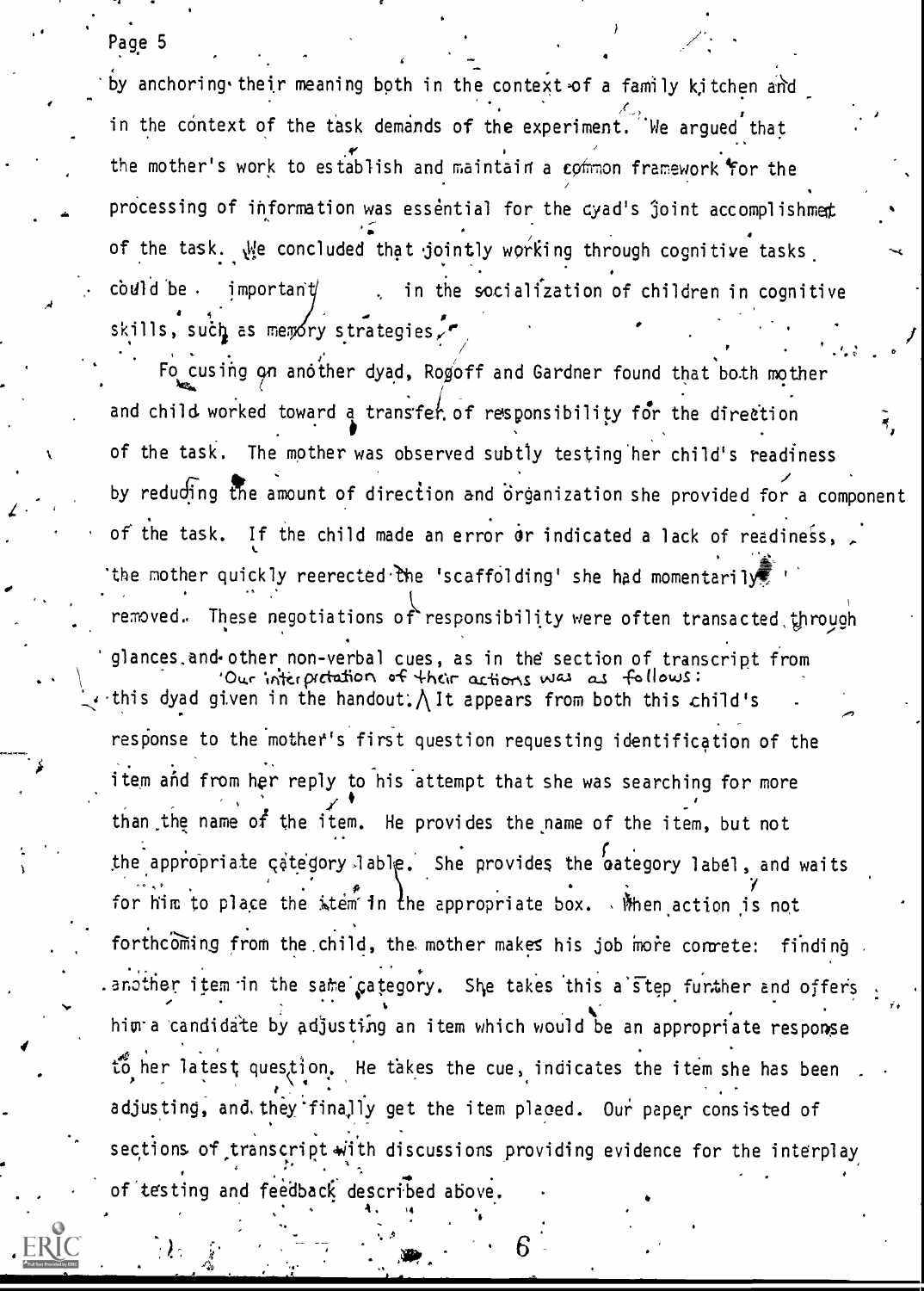$\cdot$  Page 6.

AN though we are excited by what we have learned about the socialization  $\epsilon$ <sub>i</sub> of cognitive activity through our single-case ethnographies, we are now . the second three seconds of the second three seconds of the second three seconds of the second three seconds of the second three seconds of the seco revising our approach again. When reading ethnographies, we often'feel uneasy- concerning how the author' selected the incidents illustrating his or her points. In our own work we want to find a way to assess the ,generality of our findings and to portray the variability of approaches used by dyads. To achieve .this, we are now attempting some Comparative or multi-case ethnographies. The method of analysis ,is similar,, but we are now working with a larger data base to find common patterns appearing .across individuals.

We are working on two multi-case projects: Gardner is replicating the Gardner and Rogoff analysis on six dyads. Rogoff and Gauvain ase analyzing all 32 dyads in an analysis performed in two stages. In the first stage, they summarize each dyad's progress in  $\delta$ lacing the items and preparing the child for the memory test. The transcript is broken into episodes that-retain the sequence in which the actions occurred, . but using terms applicable 'across dyads to describe\_them. For example, the episode represented in the sample transcript is recorded as follows:

 $\mathcal{E}$ ighthitem placed, second one in compartment:,  $\mathcal{E}^{(1)}$  ,  $\mathcal{E}^{(2)}$  ,  $\mathcal{E}^{(3)}$  ,  $\mathcal{E}^{(4)}$  ,  $\mathcal{E}^{(5)}$  ,  $\mathcal{E}^{(6)}$  ,  $\mathcal{E}^{(7)}$  ,  $\mathcal{E}^{(8)}$  ,  $\mathcal{E}^{(8)}$  ,  $\mathcal{E}^{(8)}$  ,  $\mathcal{E}^{(8)}$  ,  $\$ Mother chooses item, child labels item and its function, Mother labels category and asks child for associated item while indicating a candidate, child indicates associated item. Mother and child each place item in box.

In the second stage of analysis we group the episodes into phases<sup>\*</sup> of instruction, including "Prelude", "Orientation to task", "Item placement" "readying for test", and "Exit". In each phase, the approach each dyad takes and how the responsibility for the components shifted during the instruction . is summarized. We expect to be able to examine the prevalence of the structures found in the single-case ethnographies using these multi-case ethnographic approad To conclude we will compare the four methodologies on five criteria:  $\forall x, \ldots$ 

What questions are the methods useful for answering? .

a Angkara na katalog na katalog na katalog na katalog na katalog na katalog na katalog na katalog na katalog n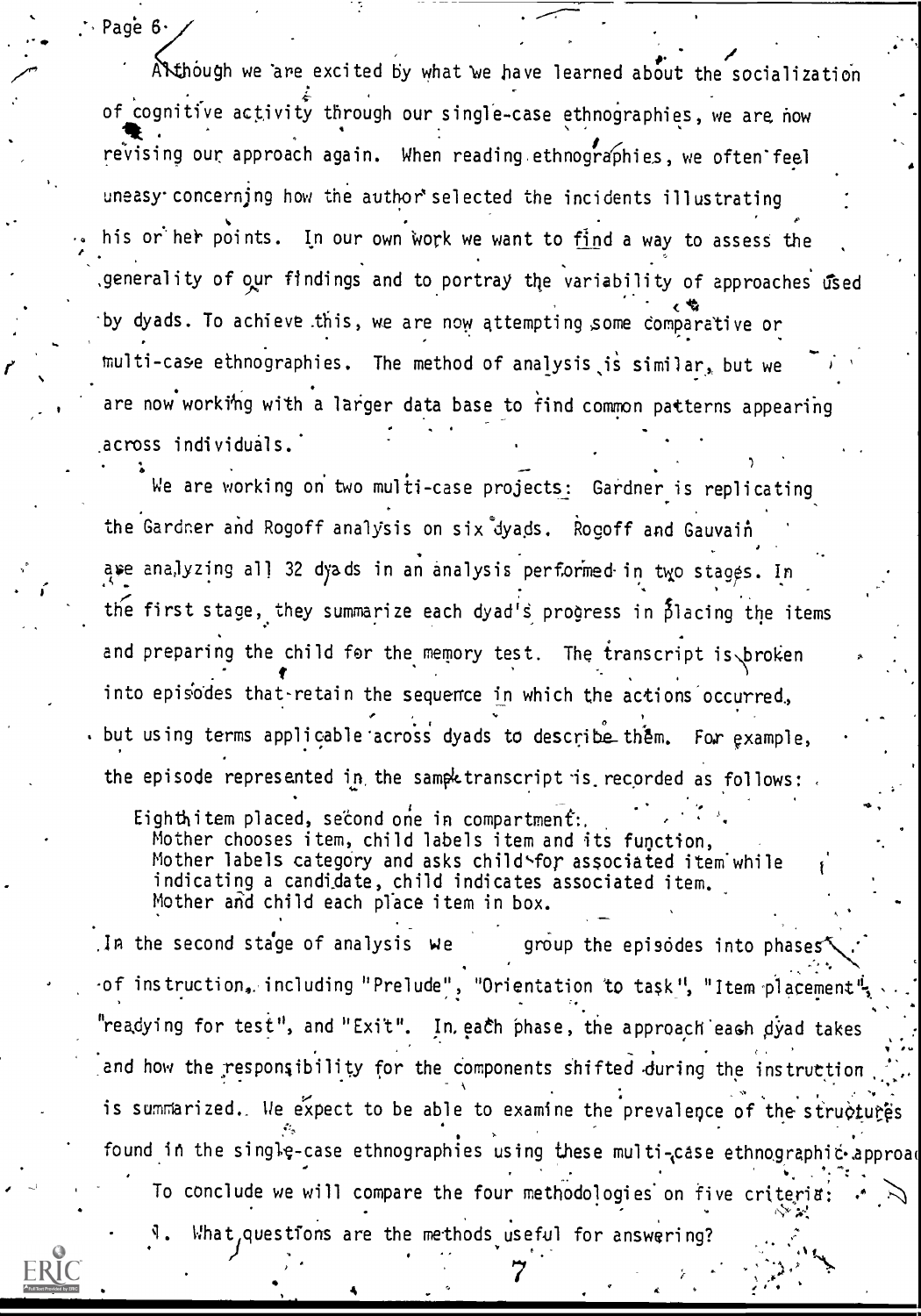How are the data analyzed?

 $\zeta$  - Page  $\gamma$  +

 $\mathcal{F}^{\text{in}}$ 

 $\mathbf{z}$ 

3. How can the validity of the analysis be' assessed?

4. How can the reliability and validity of the data collection .

process be assessed?<br>5. What statements can be made about the generality of the findings? . . . We should caution that it is difficult to compare these methods, since, first, statistical methodology is much more highly developed than ethnography for psychological research. In fact, statistical methodology typically defines what we consider psychology to be. Second, in both traditional statistics and ethnography it is difficult to sort out the real potential of the , . methods from the ideal claims that have been made for them.  $\sqrt{2}$ 

Frequency codes are most useful for questions concerning discrete behavioral events which car be assumed to follow some random distribution. These kinds of events occur naturally in many fields of study but, as we have argued, we are not sure that they are found in studies of social interaction. The discrete interactional event, whose meaning is identical across time and dyads, is an abstraction created for the sake of statistical analysis. This disadvantage, however, is compensated in part by what can be done with frequencies after they have been tallied. A well defined statistical hypothesis ..., can be evaluated in an impersonal and objective fashion, with a calculable  $\hspace{0.1cm}$ . pro $\stackrel{\bullet}{\text{b}}$ ability of error. Similarly, there is a well developed methodology for determining the reliability with which the frequencies were tallied. We suggest, however, that the level of abstraction of the data is also a hidden ... problem for reliability and analysis. Once the data base is coded intp frequencie it is effectively hidden from everyone but the researchers. A researcher's interpretation of the theoretical meaning of statistical results always draws upon a deeper understanding of the data base than is captured in his or her summary of the frequencies. , The reader could have a better check on the

AV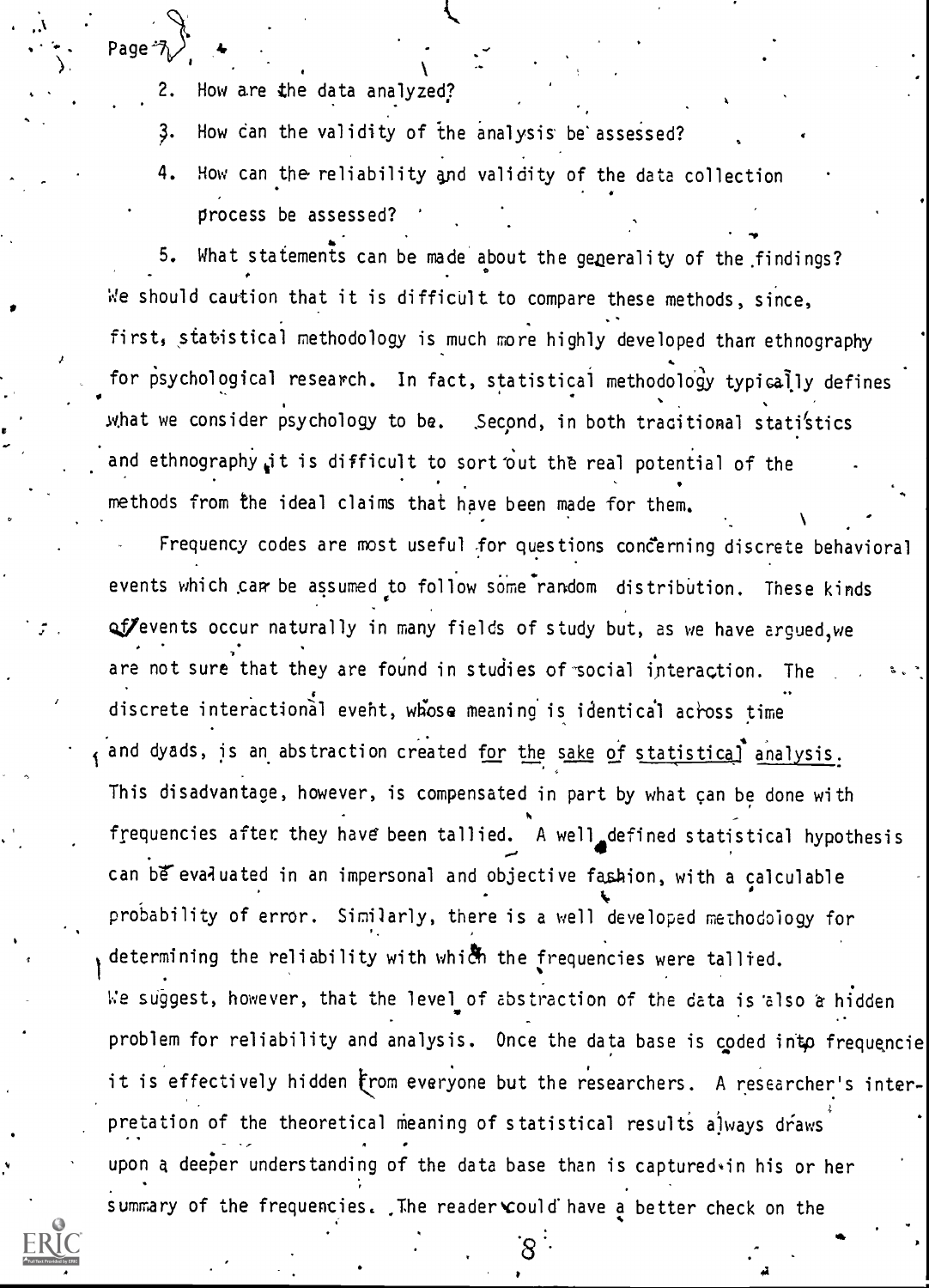## 1 "' Page 8

 $\sim$ 

validity of the coding process if he or she could have access to the raw material of the data base. Frequency codes do, however, provide ready means for comparing individuals within a study by using their profile of scores. They also explicitly provide information on the prevalence within the sample of the pattern of findings reported.

 $\sim$ Fine-grained sequential analyses inherit most of the advantages and disadvantages of frequency codes. Sequential methods do allow researchers . to ask some questions using sequence of events as a variable: for example, if a given behavior more prevalent earlier or later in the interaction? They can also be used to examine contingencies between behaviors: are errors by the child more likely following questions or. directions by the mother? In<sup>o</sup>practice, however, we believe that these are only modest advantages with respect to simple frequency codes. They are paid for in a less well **\developed statistical methodology and an exponential increase in the** effort expended per study.

In single-case ethnography, one ignores questions of the prevalence of events across groups and seeks to extract the maximum of information from  $\epsilon$ , and the set of  $\epsilon$ -a single interaction. Since only one case is being discussed, there is no comparison of the effects of different conditions. Instead, the focus is shifted closer to the data base itself. The researcher seeks a consistent interpretation of the meaning signalled by the participants in the interaction.  $\epsilon$  The interpretation is supported by the presentation of transcripts of portions of the interaction, which provide data for the reader to judge whether the transcribed evidence really does support the investigators conclusions. There are no well developed methodologies for assessing the reliability of the transcription, nor are the precision and impersonality of statistical tests available. Finally, the rich data derived fro a single case do not allow statements about generality beyond the case examined.



 $9$  is a set of the set of the set of the set of the set of the set of the set of the set of the set of the set of the set of the set of the set of the set of the set of the set of the set of the set of the set of the set

 $\overline{\phantom{a}}$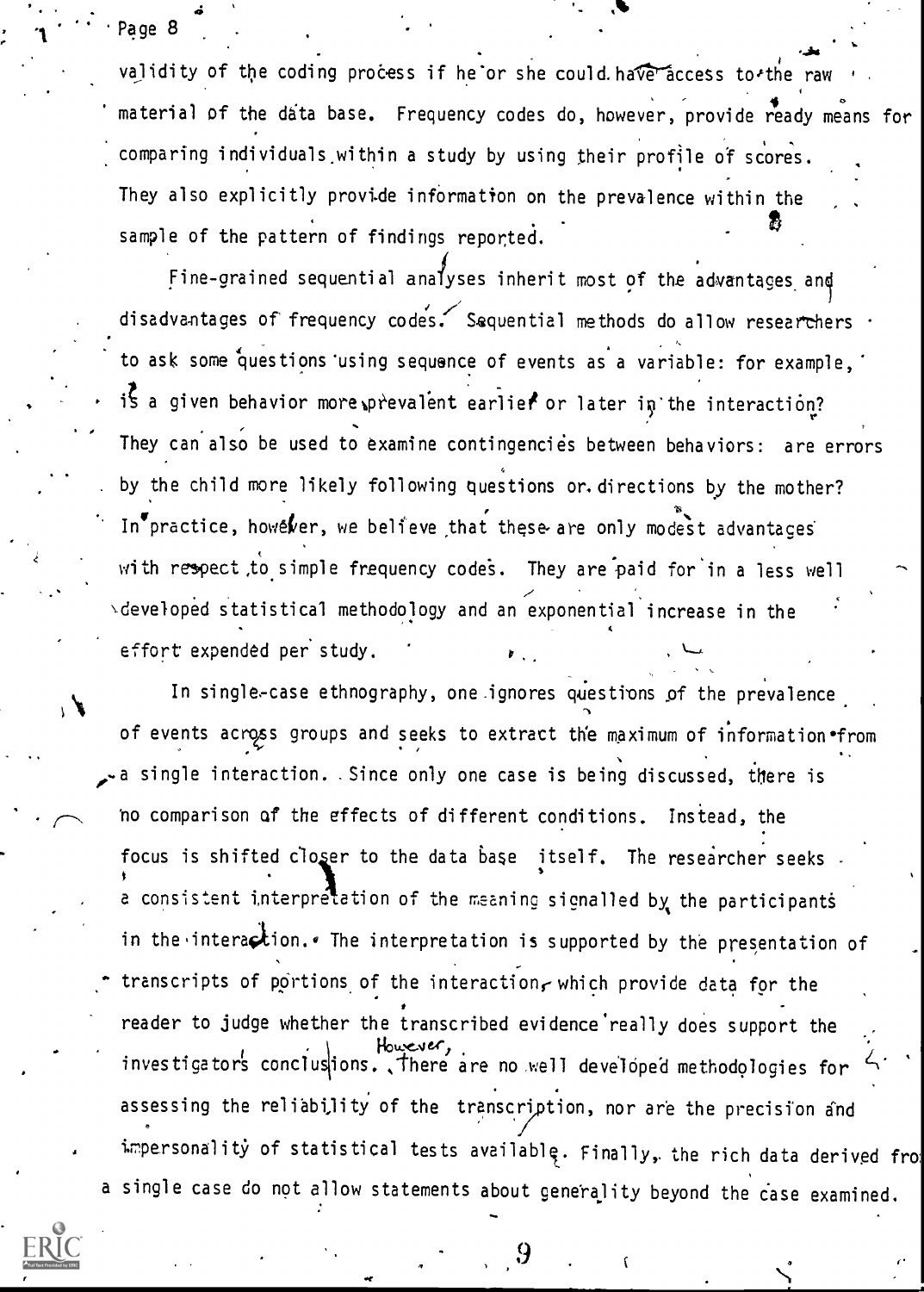Our ventures into multi-case ethnography are attempts to remegy i , some of these problems. Our attention shifts from the richness of the single case to the communality of patterns within a group. We are working to, develop methods Whereby meaning can be discussed in terms that will  $a^{\dagger}$ low us to assess, the generality of its patterns. It will be necessary to develop rules for determining patterns and schematic ways of illustrating them. This will impose a greater degree of abstraction on the data than i a single case. The abstrection and larger database, make it impossible to present more than a small portion of the data base to the reader in any research publication.

Through our exploration of these four research strategies, we have gained sor appreciation of the advantages and tradeoffs of bothAmore traditional methods and the ethnographic approaches,  $\cdot$  At present we feel that all the approaches we have discussed are useful, with each of them appropriate for examining a different angle of data on the socialization of cognitive skills.

 $10$ 

1.4